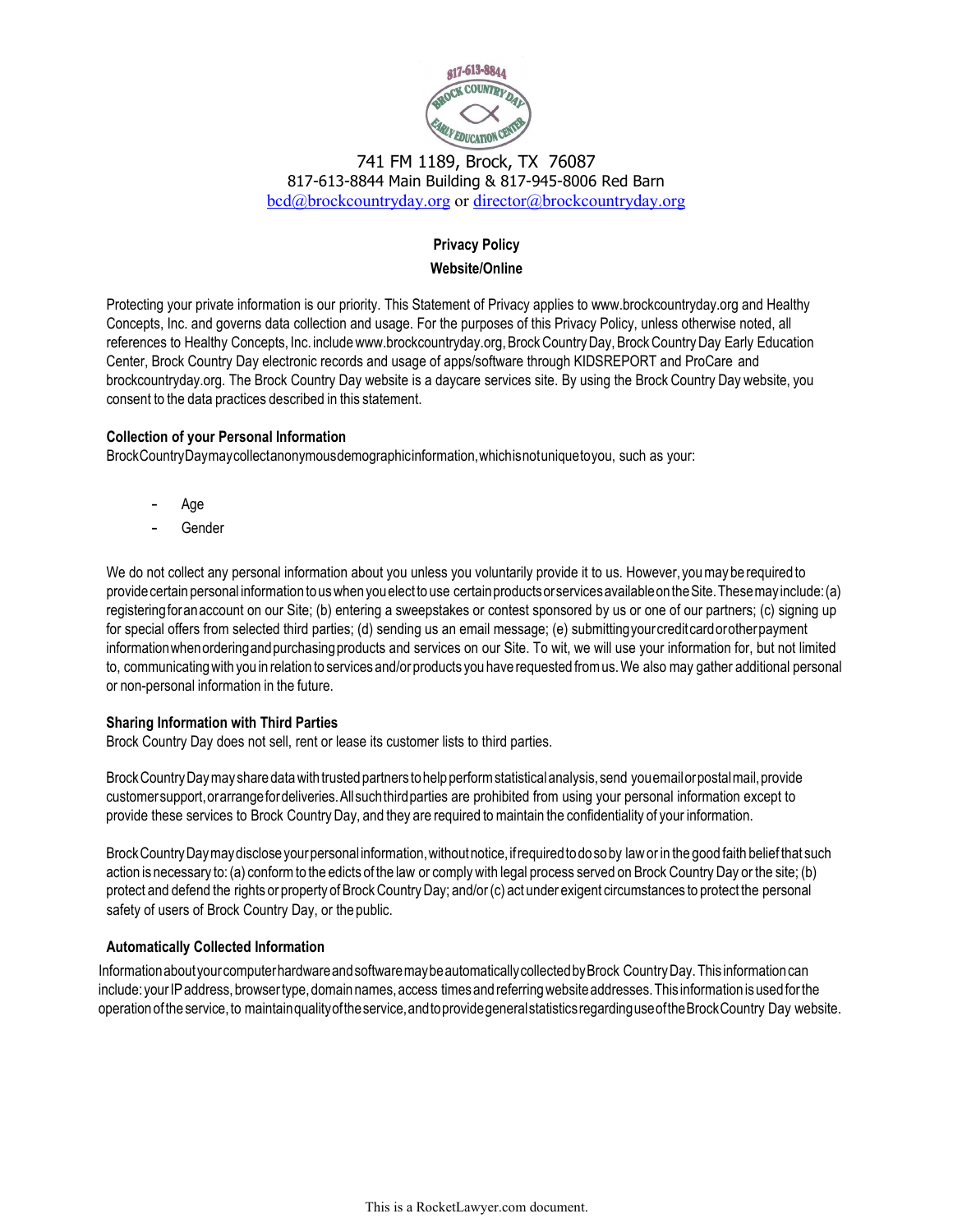

### 741 FM 1189, Brock, TX 76087 817-613-8844 Main Building & 817-945-8006 Red Barn [bcd@brockcountryday.org](mailto:bcd@brockcountryday.org) or [director@brockcountryday.org](mailto:director@brockcountryday.org)

### **Right to Deletion**

Subject to certain exceptions set out below, on receipt of a verifiable request from you, we will:

- Delete your personal information from our records;and
- Direct any service providers to delete your personal information from their records.

Please note that we may not be able to comply with requests to delete your personal information if it is necessary to:

- Completethetransactionforwhichthepersonalinformationwascollected,fulfillthe terms of a written warranty or product recall conducted in accordance with federal law, provide a good or service requested by you, orreasonably anticipatedwithin the contextofourongoingbusinessrelationshipwithyou,orotherwiseperformacontract between you and us;
- Detect security incidents, protect against malicious, deceptive, fraudulent, orillegal activity; or prosecute those responsible for thatactivity;
- Debug to identify and repair errors that impair existing intended functionality.
- Exercisefreespeech,ensuretherightofanotherconsumertoexercisehisorherright of free speech, or exercise another right provided for bylaw;
- Comply with the California Electronic Communications Privacy Act.
- Engageinpublicorpeer-reviewedscientific,historical,orstatisticalresearchinthe publicinterestthatadherestoall otherapplicableethicsandprivacy laws,whenour deletion of the information is likely to render impossible or seriously impair the achievement of such research, provided we have obtained your informed consent;
- Enablesolelyinternalusesthatarereasonablyalignedwithyourexpectationsbasedon your relationship with us;
- Comply with an existing legal obligation; or
- Otherwise use your personal information, internally, in a lawful manner that is compatible with the context in which you provided the information.

### **Children Under Thirteen**

BrockCountryDaydoesnotknowinglycollectpersonallyidentifiableinformationfromchildren underthe age of thirteen. If you are underthe age of thirteen, you must ask your parent or guardian for permission to use this website.

### **E-mail Communications**

From time to time, Brock Country Day may contact you via email for the purpose of providing announcements, promotional offers, alerts, confirmations, surveys, and/or other general communication.

To improve our Services, we may receive a notification when you open an email from Brock Country Day or click on a link therein. Ifyou wouldliketostopreceivingmarketingorpromotionalcommunicationsviaemailfrom Brock Country Day, you may opt out of such communications by clicking on the UNSUBSCRIBE on our website [www.brockcountryday.org/unsubscribe.](http://www.brockcountryday.org/unsubscribe)